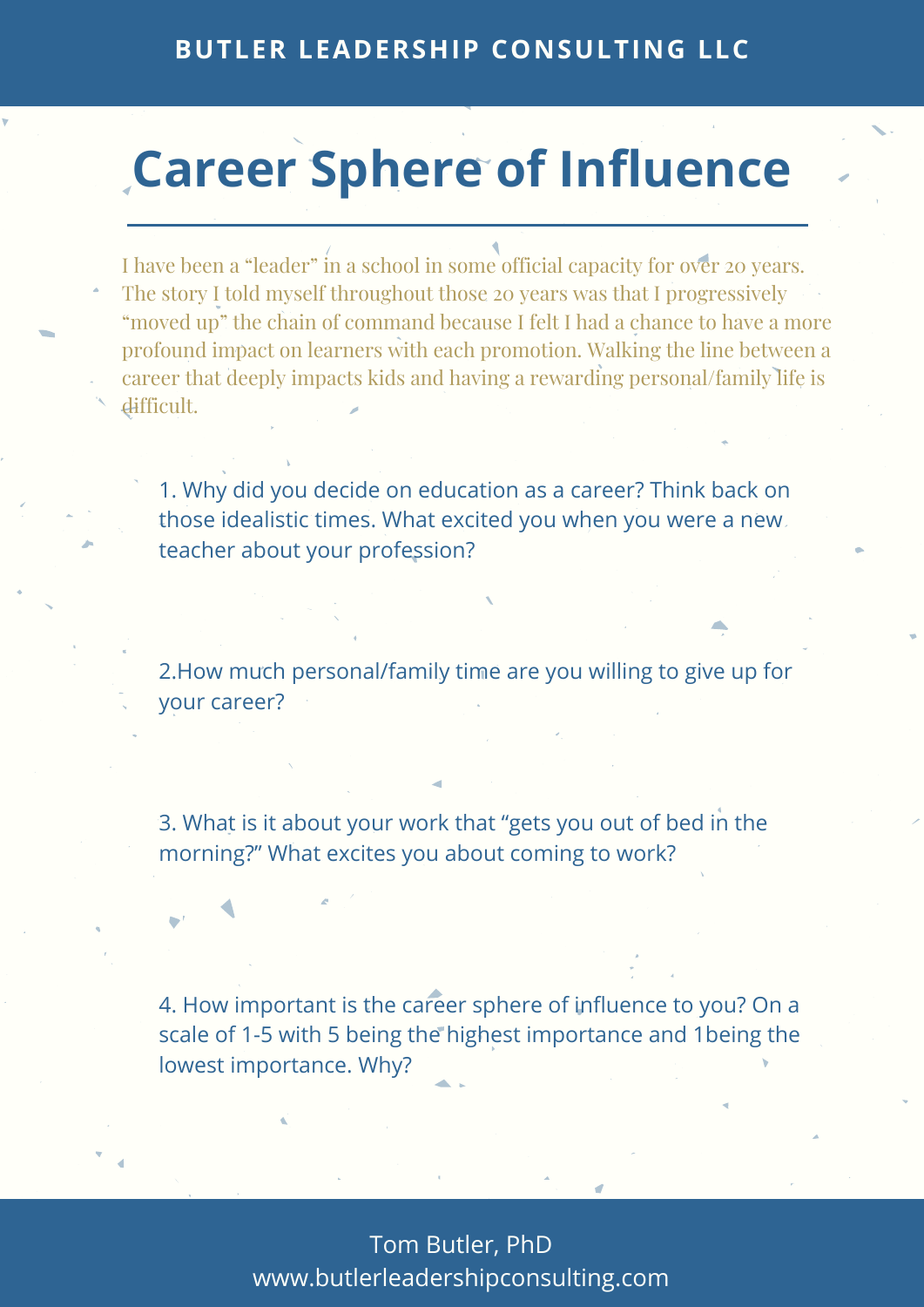Tom Butler, PhD www.butlerleadershipconsulting.com

### **BUTLER LEADERSHIP CONSULTING LLC**

# **School Sphere of Influence**

Learner-centered leaders do their work in a school. Your school, or school district, is where all of your knowledge and experience come together to make things better for kids and staff. In a lot of ways, the school is your workshop where all of the magic of relationships and knowledge come together.

1. List the 5 things you love about your school. Think of your learners, your staff, your community, your learner's parents, and even the physical building.

2. If you had a magic wand and could make things exactly the way you want them, what would a day in the life of a learner in your school look like? Do the same for a teacher. List five principles for

each.

 $-1.$ 

3. What are the three key areas that you have the most control over in making changes in your school?

4. What are your top three expectations for your staff's teaching?